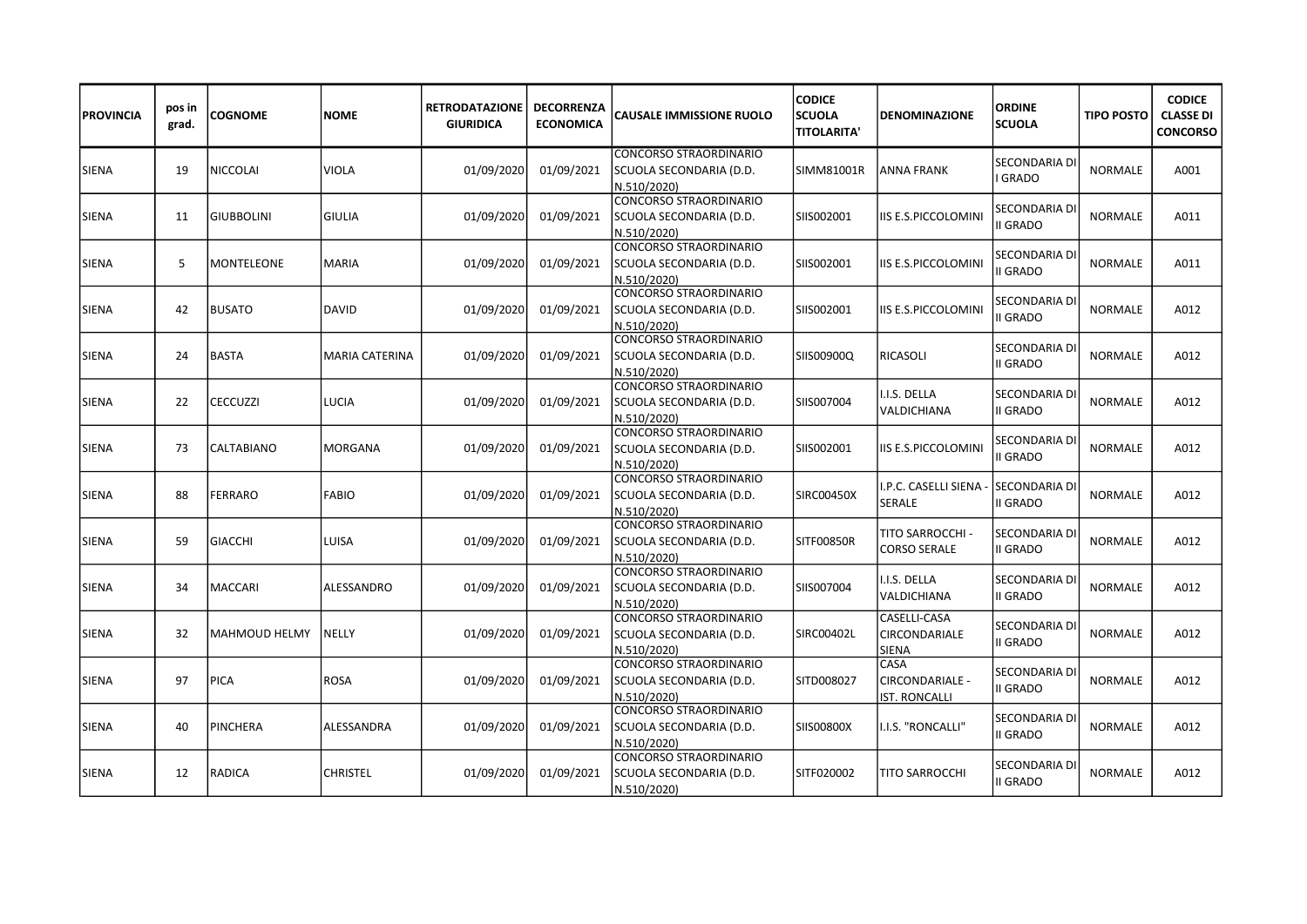| <b>PROVINCIA</b> | pos in<br>grad. | <b>COGNOME</b>          | <b>NOME</b>     | <b>RETRODATAZIONE</b><br><b>GIURIDICA</b> | <b>DECORRENZA</b><br><b>ECONOMICA</b> | <b>CAUSALE IMMISSIONE RUOLO</b>                                         | <b>CODICE</b><br><b>SCUOLA</b><br><b>TITOLARITA'</b> | <b>DENOMINAZIONE</b>                            | <b>ORDINE</b><br><b>SCUOLA</b>       | <b>TIPO POSTO</b> | <b>CODICE</b><br><b>CLASSE DI</b><br><b>CONCORSO</b> |
|------------------|-----------------|-------------------------|-----------------|-------------------------------------------|---------------------------------------|-------------------------------------------------------------------------|------------------------------------------------------|-------------------------------------------------|--------------------------------------|-------------------|------------------------------------------------------|
| <b>SIENA</b>     | 35              | <b>SANTUCCI</b>         | <b>ELEONORA</b> | 01/09/2020                                | 01/09/2021                            | <b>CONCORSO STRAORDINARIO</b><br>SCUOLA SECONDARIA (D.D.<br>N.510/2020) | SITF020002                                           | TITO SARROCCHI                                  | SECONDARIA DI<br>II GRADO            | <b>NORMALE</b>    | A012                                                 |
| <b>SIENA</b>     | 1               | <b>BECHI</b>            | MARTA           | 01/09/2020                                | 01/09/2021                            | CONCORSO STRAORDINARIO<br>SCUOLA SECONDARIA (D.D.<br>N.510/2020)        | SIIS002001                                           | IS E.S.PICCOLOMINI                              | SECONDARIA DI<br>II GRADO            | <b>NORMALE</b>    | A013                                                 |
| <b>SIENA</b>     | 5               | <b>BECATTI</b>          | <b>ALBERTO</b>  | 01/09/2020                                | 01/09/2021                            | CONCORSO STRAORDINARIO<br>SCUOLA SECONDARIA (D.D.<br>N.510/2020)        | SITF020002                                           | TITO SARROCCHI                                  | SECONDARIA DI<br><b>II GRADO</b>     | <b>NORMALE</b>    | A020                                                 |
| <b>SIENA</b>     | 6               | <b>MOSTARDINI</b>       | <b>CECILIA</b>  | 01/09/2020                                | 01/09/2021                            | CONCORSO STRAORDINARIO<br>SCUOLA SECONDARIA (D.D.<br>N.510/2020)        | SITF020002                                           | TITO SARROCCHI                                  | SECONDARIA DI<br><b>II GRADO</b>     | <b>NORMALE</b>    | A021                                                 |
| <b>SIENA</b>     | 116             | <b>BISCARO PARRINI</b>  | SARA            | 01/09/2020                                | 01/09/2021                            | CONCORSO STRAORDINARIO<br>SCUOLA SECONDARIA (D.D.<br>N.510/2020)        | SIMM82001B                                           | VIRGILIO                                        | <b>SECONDARIA D</b><br><b>GRADO</b>  | NORMALE           | A022                                                 |
| SIENA            | 223             | <b>BATISTELLI</b>       | <b>GIULIA</b>   | 01/09/2020                                | 01/09/2021                            | CONCORSO STRAORDINARIO<br>SCUOLA SECONDARIA (D.D.<br>N.510/2020)        | SIMM80401D                                           | SCUOLA MEDIA G.<br><b>PARINI</b>                | SECONDARIA DI<br><b>GRADO</b>        | <b>NORMALE</b>    | A022                                                 |
| <b>SIENA</b>     | 152             | <b>CAPPELLI</b>         | <b>MARTA</b>    | 01/09/2020                                | 01/09/2021                            | <b>CONCORSO STRAORDINARIO</b><br>SCUOLA SECONDARIA (D.D.<br>N.510/2020) | SIMM81001R                                           | ANNA FRANK                                      | SECONDARIA DI<br>GRADO               | <b>NORMALE</b>    | A022                                                 |
| <b>SIENA</b>     | 108             | DELLA MONICA            | <b>ROBERTA</b>  | 01/09/2020                                | 01/09/2021                            | CONCORSO STRAORDINARIO<br>SCUOLA SECONDARIA (D.D.<br>N.510/2020)        | SIMM805019                                           | <b>DON LORENZO</b><br>MILANI                    | <b>SECONDARIA DI</b><br><b>GRADO</b> | <b>NORMALE</b>    | A022                                                 |
| <b>SIENA</b>     | 216             | <b>FALERI</b>           | ALESSANDRA      | 01/09/2020                                | 01/09/2021                            | CONCORSO STRAORDINARIO<br>SCUOLA SECONDARIA (D.D.<br>N.510/2020)        | SIMM82001B                                           | VIRGILIO                                        | SECONDARIA D<br>GRADO                | NORMALE           | A022                                                 |
| <b>SIENA</b>     | 104             | <b>FASO</b>             | MARIANGELA      | 01/09/2020                                | 01/09/2021                            | CONCORSO STRAORDINARIO<br>SCUOLA SECONDARIA (D.D.<br>N.510/2020)        | SIMM80801R                                           | <b>RENATO FUCINI</b>                            | SECONDARIA DI<br><b>GRADO</b>        | <b>NORMALE</b>    | A022                                                 |
| <b>SIENA</b>     | 31              | <b>GIUBBOLINI</b>       | COSTANZA        | 01/09/2020                                | 01/09/2021                            | CONCORSO STRAORDINARIO<br>SCUOLA SECONDARIA (D.D.<br>N.510/2020)        | SIMM806015                                           | FOLGORE DA SAN<br><b>GIMIGNANO</b>              | SECONDARIA D<br>GRADO                | <b>NORMALE</b>    | A022                                                 |
| <b>SIENA</b>     | 106             | <b>MANCINI</b>          | <b>MARTA</b>    | 01/09/2020                                | 01/09/2021                            | CONCORSO STRAORDINARIO<br>SCUOLA SECONDARIA (D.D.<br>N.510/2020)        | SIMM82401P                                           | <b>JACOPO DELLA</b><br><b>QUERCIA E TAVERNE</b> | SECONDARIA D<br><b>GRADO</b>         | <b>NORMALE</b>    | A022                                                 |
| <b>SIENA</b>     | 87              | <b>INNOCENTI MINUTI</b> | VALERIA         | 01/09/2020                                | 01/09/2021                            | CONCORSO STRAORDINARIO<br>SCUOLA SECONDARIA (D.D.<br>N.510/2020)        | SIMM827016                                           | A. DI CAMBIO 1<br>COLLE VAL D'ELSA              | SECONDARIA DI<br><b>GRADO</b>        | <b>NORMALE</b>    | A022                                                 |
| <b>SIENA</b>     | 11              | PIERINI                 | ILARIA          | 01/09/2020                                | 01/09/2021                            | CONCORSO STRAORDINARIO<br>SCUOLA SECONDARIA (D.D.<br>N.510/2020)        | SIMM81202D                                           | DANTE ALIGHIERI<br>MONTERIGGIONI                | SECONDARIA DI<br><b>GRADO</b>        | <b>NORMALE</b>    | A022                                                 |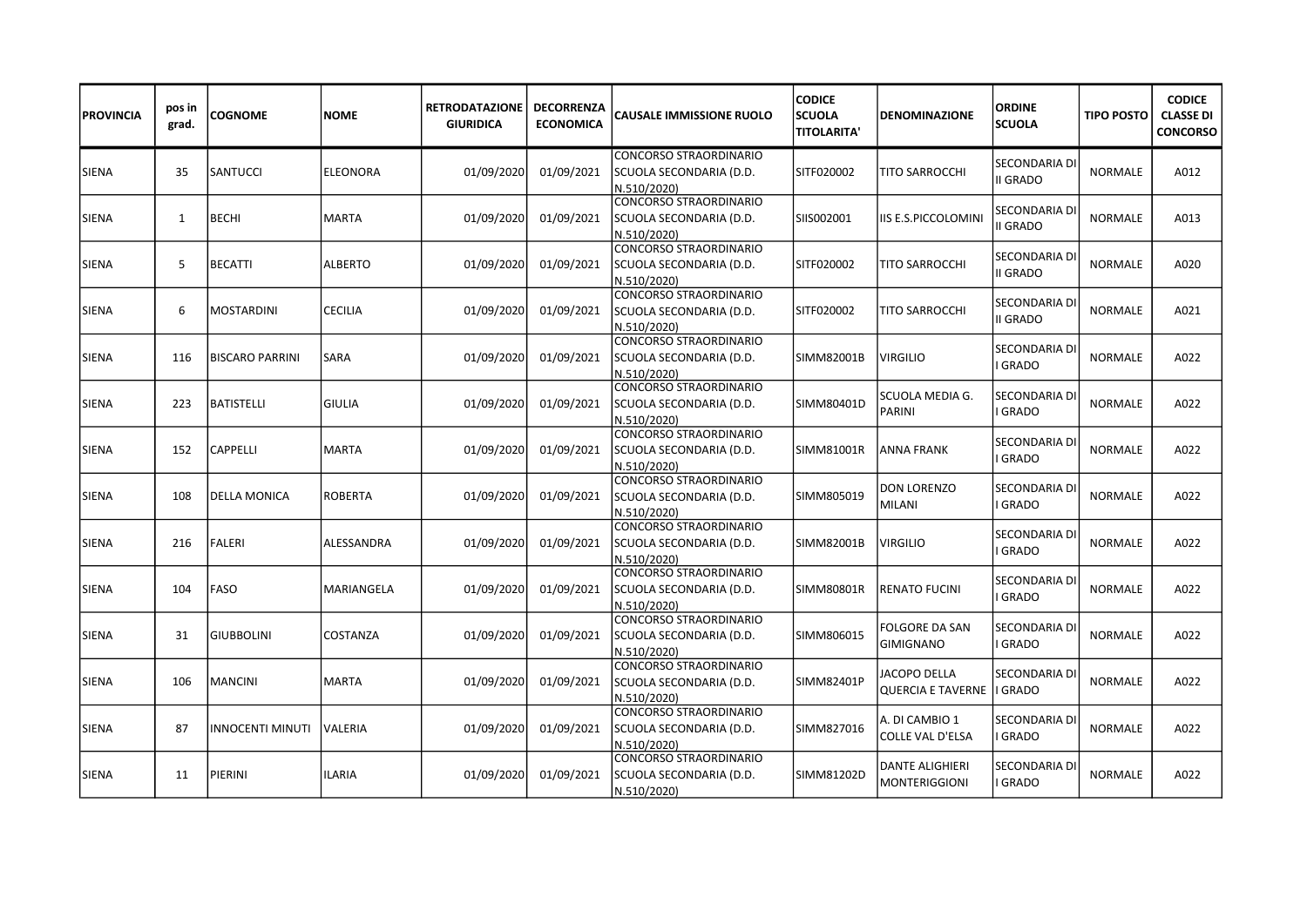| <b>PROVINCIA</b> | pos in<br>grad. | <b>COGNOME</b>       | <b>NOME</b>      | <b>RETRODATAZIONE</b><br><b>GIURIDICA</b> | <b>DECORRENZA</b><br><b>ECONOMICA</b> | <b>CAUSALE IMMISSIONE RUOLO</b>                                         | <b>CODICE</b><br><b>SCUOLA</b><br><b>TITOLARITA'</b> | <b>DENOMINAZIONE</b>               | <b>ORDINE</b><br><b>SCUOLA</b>   | <b>TIPO POSTO</b> | <b>CODICE</b><br><b>CLASSE DI</b><br><b>CONCORSO</b> |
|------------------|-----------------|----------------------|------------------|-------------------------------------------|---------------------------------------|-------------------------------------------------------------------------|------------------------------------------------------|------------------------------------|----------------------------------|-------------------|------------------------------------------------------|
| <b>SIENA</b>     | 30              | <b>ROSSI</b>         | <b>BENEDETTA</b> | 01/09/2020                                | 01/09/2021                            | <b>CONCORSO STRAORDINARIO</b><br>SCUOLA SECONDARIA (D.D.<br>N.510/2020) | SIMM81601Q                                           | <b>CECCO ANGIOLIERI</b>            | SECONDARIA DI<br><b>GRADO</b>    | <b>NORMALE</b>    | A022                                                 |
| ISIENA           | 238             | SGARRO               | ANGELA           | 01/09/2020                                | 01/09/2021                            | CONCORSO STRAORDINARIO<br>SCUOLA SECONDARIA (D.D.<br>N.510/2020)        | SIMM80801R                                           | <b>RENATO FUCINI</b>               | SECONDARIA DI<br><b>GRADO</b>    | <b>NORMALE</b>    | A022                                                 |
| <b>SIENA</b>     | 5               | <b>SANTONI</b>       | <b>SANDRA</b>    | 01/09/2020                                | 01/09/2021                            | CONCORSO STRAORDINARIO<br>SCUOLA SECONDARIA (D.D.<br>N.510/2020)        | SIMM814014                                           | MAGI ASCIANO                       | SECONDARIA DI<br><b>GRADO</b>    | <b>NORMALE</b>    | A022                                                 |
| <b>SIENA</b>     | 102             | <b>TERZANI</b>       | <b>MANOLA</b>    | 01/09/2020                                | 01/09/2021                            | CONCORSO STRAORDINARIO<br>SCUOLA SECONDARIA (D.D.<br>N.510/2020)        | SIMM828034                                           | A. DI CAMBIO 2 -<br>COLLE VAL D'EL | SECONDARIA D<br><b>GRADO</b>     | <b>NORMALE</b>    | A022                                                 |
| <b>SIENA</b>     | 20              | VALENTINI            | <b>FRANCESCA</b> | 01/09/2020                                | 01/09/2021                            | CONCORSO STRAORDINARIO<br>SCUOLA SECONDARIA (D.D.<br>N.510/2020)        | SIMM81601Q                                           | <b>CECCO ANGIOLIERI</b>            | SECONDARIA DI<br><b>GRADO</b>    | NORMALE           | A022                                                 |
| <b>SIENA</b>     | 11              | <b>DE BENEDICTIS</b> | <b>ANTONIO</b>   | 01/09/2020                                | 01/09/2021                            | CONCORSO STRAORDINARIO<br>SCUOLA SECONDARIA (D.D.<br>N.510/2020)        | SIIS00400L                                           | IS "CASELLI"                       | SECONDARIA DI<br><b>II GRADO</b> | <b>NORMALE</b>    | A026                                                 |
| <b>SIENA</b>     | 15              | <b>GIANNETTI</b>     | SAMUELE          | 01/09/2020                                | 01/09/2021                            | <b>CONCORSO STRAORDINARIO</b><br>SCUOLA SECONDARIA (D.D.<br>N.510/2020) | SITD01151B                                           | <b>BANDINI - CORSO</b><br>SERALE   | SECONDARIA DI<br>II GRADO        | <b>NORMALE</b>    | A026                                                 |
| <b>SIENA</b>     | 4               | <b>MARAFFON</b>      | <b>CLAUDIO</b>   | 01/09/2020                                | 01/09/2021                            | CONCORSO STRAORDINARIO<br>SCUOLA SECONDARIA (D.D.<br>N.510/2020)        | SIIS01100Q                                           | S. BANDINI                         | <b>SECONDARIA DI</b><br>II GRADO | <b>NORMALE</b>    | A026                                                 |
| <b>SIENA</b>     | 62              | <b>BIAGI</b>         | <b>SOFIA</b>     | 01/09/2020                                | 01/09/2021                            | CONCORSO STRAORDINARIO<br>SCUOLA SECONDARIA (D.D.<br>N.510/2020)        | SIIS001005                                           | A. POLIZIANO                       | SECONDARIA DI<br>II GRADO        | NORMALE           | A027                                                 |
| <b>SIENA</b>     | 43              | <b>CIUPI</b>         | ALESSANDRA       | 01/09/2020                                | 01/09/2021                            | CONCORSO STRAORDINARIO<br>SCUOLA SECONDARIA (D.D.<br>N.510/2020)        | SIIS002001                                           | IIS E.S.PICCOLOMINI                | SECONDARIA DI<br>II GRADO        | <b>NORMALE</b>    | A027                                                 |
| <b>SIENA</b>     | 2               | <b>FABBIANI</b>      | <b>ELENA</b>     | 01/09/2020                                | 01/09/2021                            | CONCORSO STRAORDINARIO<br>SCUOLA SECONDARIA (D.D.<br>N.510/2020)        | SIPS010009                                           | LS A. VOLTA                        | SECONDARIA D<br>II GRADO         | <b>NORMALE</b>    | A027                                                 |
| <b>SIENA</b>     | 16              | <b>FONDELLI</b>      | <b>FRANCESCA</b> | 01/09/2020                                | 01/09/2021                            | CONCORSO STRAORDINARIO<br>SCUOLA SECONDARIA (D.D.<br>N.510/2020)        | SIPS010009                                           | LS A. VOLTA                        | SECONDARIA D<br>II GRADO         | <b>NORMALE</b>    | A027                                                 |
| SIENA            | 60              | <b>ULIVIERI</b>      | VALERIA          | 01/09/2020                                | 01/09/2021                            | CONCORSO STRAORDINARIO<br>SCUOLA SECONDARIA (D.D.<br>N.510/2020)        | SIPS03000E                                           | <b>GALILEO GALILEI</b>             | SECONDARIA DI<br>II GRADO        | <b>NORMALE</b>    | A027                                                 |
| <b>SIENA</b>     | 34              | <b>COPPOLA</b>       | DANIELE          | 01/09/2020                                | 01/09/2021                            | CONCORSO STRAORDINARIO<br>SCUOLA SECONDARIA (D.D.<br>N.510/2020)        | SIMM822013                                           | MARMOCCHI E SEZ.<br>STAGGIA SENESE | SECONDARIA DI<br><b>GRADO</b>    | <b>NORMALE</b>    | A028                                                 |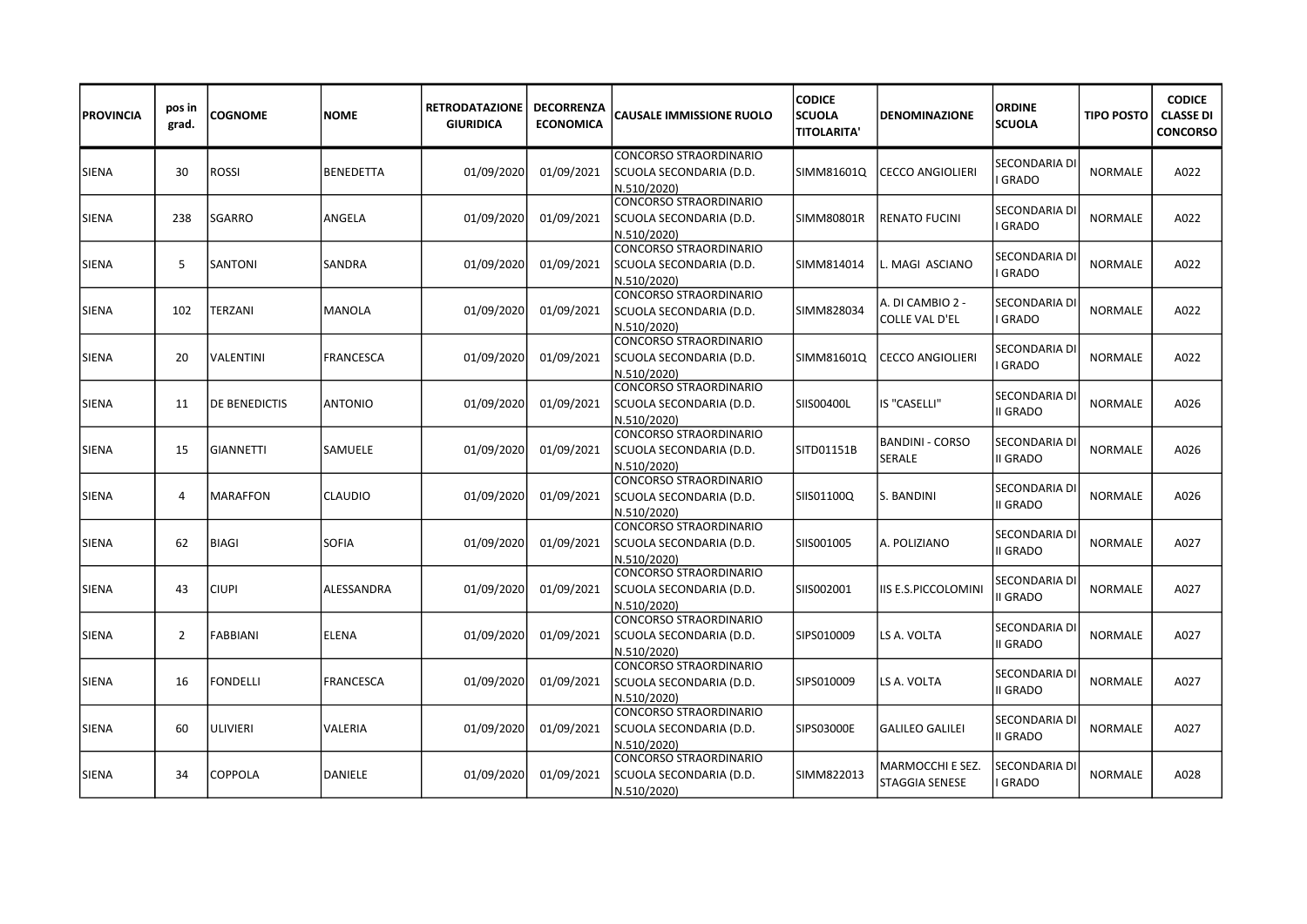| <b>PROVINCIA</b> | pos in<br>grad. | COGNOME           | NOME             | <b>RETRODATAZIONE</b><br><b>GIURIDICA</b> | <b>DECORRENZA</b><br><b>ECONOMICA</b> | <b>CAUSALE IMMISSIONE RUOLO</b>                                         | <b>CODICE</b><br><b>SCUOLA</b><br><b>TITOLARITA'</b> | <b>DENOMINAZIONE</b>                             | <b>ORDINE</b><br><b>SCUOLA</b>      | <b>TIPO POSTO</b> | <b>CODICE</b><br><b>CLASSE DI</b><br><b>CONCORSO</b> |
|------------------|-----------------|-------------------|------------------|-------------------------------------------|---------------------------------------|-------------------------------------------------------------------------|------------------------------------------------------|--------------------------------------------------|-------------------------------------|-------------------|------------------------------------------------------|
| <b>SIENA</b>     | 15              | DI DOMENICO       | <b>MARCO</b>     | 01/09/2020                                | 01/09/2021                            | <b>CONCORSO STRAORDINARIO</b><br>SCUOLA SECONDARIA (D.D.<br>N.510/2020) | SICT700002                                           | <b>CENTRO</b><br><b>TERRITORIALE</b><br>VALDELSA | <b>SECONDARIA D</b><br><b>GRADO</b> | <b>NORMALE</b>    | A028                                                 |
| SIENA            | 94              | FROSALI           | SIMONA           | 01/09/2020                                | 01/09/2021                            | CONCORSO STRAORDINARIO<br>SCUOLA SECONDARIA (D.D.<br>N.510/2020)        | SIMM805019                                           | <b>DON LORENZO</b><br>MILANI                     | SECONDARIA D<br><b>GRADO</b>        | <b>NORMALE</b>    | A028                                                 |
| SIENA            | 48              | <b>GIGLIONI</b>   | STEFANIA         | 01/09/2020                                | 01/09/2021                            | CONCORSO STRAORDINARIO<br>SCUOLA SECONDARIA (D.D.<br>N.510/2020)        | SIMM821017                                           | <b>GIOVANNI PASCOLI</b>                          | SECONDARIA D<br>GRADO               | <b>NORMALE</b>    | A028                                                 |
| <b>SIENA</b>     | 18              | <b>MIGLIORINI</b> | SILVIA           | 01/09/2020                                | 01/09/2021                            | CONCORSO STRAORDINARIO<br> SCUOLA SECONDARIA (D.D.<br>N.510/2020)       | ISIMM828034                                          | A. DI CAMBIO 2 -<br>COLLE VAL D'EL               | SECONDARIA D<br><b>GRADO</b>        | <b>NORMALE</b>    | A028                                                 |
| <b>SIENA</b>     | 37              | MENCARELLI        | <b>MARZIA</b>    | 01/09/2020                                | 01/09/2021                            | CONCORSO STRAORDINARIO<br> SCUOLA SECONDARIA (D.D.<br>N.510/2020)       | SIMM80901L                                           | <b>GIOVANNI PAPINI</b>                           | SECONDARIA D<br><b>GRADO</b>        | <b>NORMALE</b>    | A028                                                 |
| <b>SIENA</b>     | 61              | NICOLARDI         | VALENTINA        | 01/09/2020                                | 01/09/2021                            | CONCORSO STRAORDINARIO<br>SCUOLA SECONDARIA (D.D.<br>N.510/2020)        | SIMM80801R                                           | <b>RENATO FUCINI</b>                             | SECONDARIA DI<br>I GRADO            | <b>NORMALE</b>    | A028                                                 |
| <b>SIENA</b>     | 77              | PACE              | <b>DONATO</b>    | 01/09/2020                                | 01/09/2021                            | CONCORSO STRAORDINARIO<br>SCUOLA SECONDARIA (D.D.<br>N.510/2020)        | SIMM828034                                           | A. DI CAMBIO 2 -<br><b>COLLE VAL D'EL</b>        | SECONDARIA D<br>GRADO               | <b>NORMALE</b>    | A028                                                 |
| <b>SIENA</b>     | 59              | POSSENTI          | SILVIA           | 01/09/2020                                | 01/09/2021                            | CONCORSO STRAORDINARIO<br>SCUOLA SECONDARIA (D.D.<br>N.510/2020)        | SIMM819017                                           | FEDERIGO TOZZI<br>CHIANCIANO T                   | SECONDARIA DI<br><b>GRADO</b>       | <b>NORMALE</b>    | A028                                                 |
| <b>SIENA</b>     | 73              | ROSSI             | <b>BENEDETTA</b> | 01/09/2020                                | 01/09/2021                            | CONCORSO STRAORDINARIO<br>SCUOLA SECONDARIA (D.D.<br>N.510/2020)        | SIMM822013                                           | MARMOCCHI E SEZ.<br>STAGGIA SENESE               | SECONDARIA D<br><b>GRADO</b>        | <b>NORMALE</b>    | A028                                                 |
| SIENA            | 49              | SECCIANI          | ILARIA           | 01/09/2020                                | 01/09/2021                            | CONCORSO STRAORDINARIO<br> SCUOLA SECONDARIA (D.D.<br>N.510/2020)       | SIMM80901L                                           | GIOVANNI PAPINI                                  | SECONDARIA D<br><b>GRADO</b>        | <b>NORMALE</b>    | A028                                                 |
| <b>SIENA</b>     | 40              | <b>STICOZZI</b>   | <b>CLAUDIA</b>   | 01/09/2020                                | 01/09/2021                            | CONCORSO STRAORDINARIO<br>SCUOLA SECONDARIA (D.D.<br>N.510/2020)        | ISIMM828034                                          | A. DI CAMBIO 2 -<br>COLLE VAL D'EL               | SECONDARIA D<br><b>GRADO</b>        | <b>NORMALE</b>    | A028                                                 |
| SIENA            | 4               | <b>BAGNOLI</b>    | <b>GIANNI</b>    | 01/09/2020                                | 01/09/2021                            | CONCORSO STRAORDINARIO<br>SCUOLA SECONDARIA (D.D.<br>N.510/2020)        | SIMM81801B                                           | <b>GALILEO GALILEI</b>                           | SECONDARIA D<br>I GRADO             | <b>NORMALE</b>    | A030                                                 |
| <b>SIENA</b>     | 25              | <b>BARTALINI</b>  | <b>ELISA</b>     | 01/09/2020                                | 01/09/2021                            | CONCORSO STRAORDINARIO<br>SCUOLA SECONDARIA (D.D.<br>N.510/2020)        | SIMM806015                                           | FOLGORE DA SAN<br><b>GIMIGNANO</b>               | SECONDARIA D<br><b>GRADO</b>        | <b>NORMALE</b>    | A030                                                 |
| <b>SIENA</b>     | 27              | MARTORANA         | MELANIA          | 01/09/2020                                | 01/09/2021                            | CONCORSO STRAORDINARIO<br>SCUOLA SECONDARIA (D.D.<br>N.510/2020)        | SIMM80801R                                           | <b>RENATO FUCINI</b>                             | SECONDARIA D<br><b>GRADO</b>        | <b>NORMALE</b>    | A030                                                 |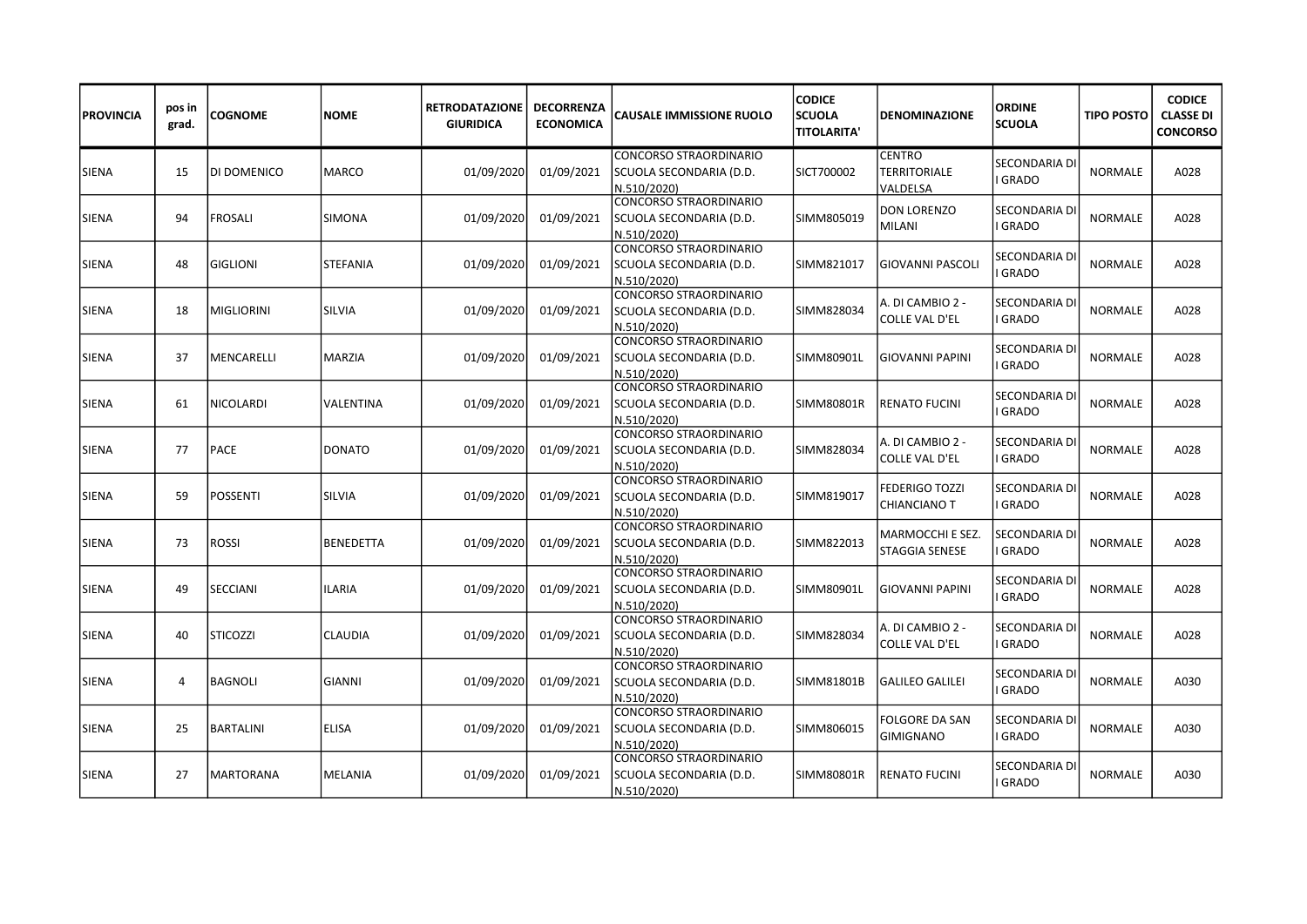| <b>PROVINCIA</b> | pos in<br>grad. | <b>COGNOME</b>  | <b>NOME</b>      | <b>RETRODATAZIONE</b><br><b>GIURIDICA</b> | <b>DECORRENZA</b><br><b>ECONOMICA</b> | <b>CAUSALE IMMISSIONE RUOLO</b>                                         | <b>CODICE</b><br><b>SCUOLA</b><br><b>TITOLARITA'</b> | <b>DENOMINAZIONE</b>               | <b>ORDINE</b><br><b>SCUOLA</b>   | <b>TIPO POSTO</b> | <b>CODICE</b><br><b>CLASSE DI</b><br><b>CONCORSO</b> |
|------------------|-----------------|-----------------|------------------|-------------------------------------------|---------------------------------------|-------------------------------------------------------------------------|------------------------------------------------------|------------------------------------|----------------------------------|-------------------|------------------------------------------------------|
| <b>SIENA</b>     | 26              | ANNICCHIARICO   | VALERIO          | 01/09/2020                                | 01/09/2021                            | <b>CONCORSO STRAORDINARIO</b><br>SCUOLA SECONDARIA (D.D.<br>N.510/2020) | SIMM81102N                                           | SCUOLA MEDIA DI<br>MONTALCINO      | SECONDARIA DI<br><b>GRADO</b>    | <b>NORMALE</b>    | A030                                                 |
| <b>SIENA</b>     | 3               | PERALI          | ANNA             | 01/09/2020                                | 01/09/2021                            | CONCORSO STRAORDINARIO<br>SCUOLA SECONDARIA (D.D.<br>N.510/2020)        | SIRH030008                                           | PELLEGRINO ARTUS                   | SECONDARIA DI<br>II GRADO        | <b>NORMALE</b>    | A031                                                 |
| <b>SIENA</b>     | 14              | <b>BALENCI</b>  | <b>DUCCIO</b>    | 01/09/2020                                | 01/09/2021                            | CONCORSO STRAORDINARIO<br>SCUOLA SECONDARIA (D.D.<br>N.510/2020)        | SITF020002                                           | TITO SARROCCHI                     | SECONDARIA DI<br>II GRADO        | <b>NORMALE</b>    | A034                                                 |
| <b>SIENA</b>     | 17              | <b>BONOLLO</b>  | <b>SIMONA</b>    | 01/09/2020                                | 01/09/2021                            | CONCORSO STRAORDINARIO<br>SCUOLA SECONDARIA (D.D.<br>N.510/2020)        | <b>SIIS00800X</b>                                    | I.I.S. "RONCALLI"                  | SECONDARIA DI<br><b>II GRADO</b> | <b>NORMALE</b>    | A034                                                 |
| <b>SIENA</b>     | 22              | <b>DONZELLI</b> | <b>FRANCESCO</b> | 01/09/2020                                | 01/09/2021                            | CONCORSO STRAORDINARIO<br>SCUOLA SECONDARIA (D.D.<br>N.510/2020)        | SIIS00800X                                           | I.I.S. "RONCALLI"                  | SECONDARIA DI<br><b>II GRADO</b> | NORMALE           | A040                                                 |
| <b>SIENA</b>     | 16              | PANETTA         | <b>FABIO</b>     | 01/09/2020                                | 01/09/2021                            | CONCORSO STRAORDINARIO<br>SCUOLA SECONDARIA (D.D.<br>N.510/2020)        | SITF020002                                           | TITO SARROCCHI                     | SECONDARIA DI<br>II GRADO        | <b>NORMALE</b>    | A040                                                 |
| <b>SIENA</b>     | $\overline{7}$  | <b>FRANDINA</b> | SALVATORE        | 01/09/2020                                | 01/09/2021                            | <b>CONCORSO STRAORDINARIO</b><br>SCUOLA SECONDARIA (D.D.<br>N.510/2020) | SITF05000T                                           | <b>AVOGADRO</b>                    | SECONDARIA DI<br>II GRADO        | <b>NORMALE</b>    | A041                                                 |
| <b>SIENA</b>     | 30              | MESSERE         | <b>MARCO</b>     | 01/09/2020                                | 01/09/2021                            | CONCORSO STRAORDINARIO<br>SCUOLA SECONDARIA (D.D.<br>N.510/2020)        | SIIS00900Q                                           | RICASOLI                           | SECONDARIA DI<br>II GRADO        | <b>NORMALE</b>    | A041                                                 |
| <b>SIENA</b>     | 11              | PIAZZINI        | <b>GIAMPAOLO</b> | 01/09/2020                                | 01/09/2021                            | CONCORSO STRAORDINARIO<br>SCUOLA SECONDARIA (D.D.<br>N.510/2020)        | SIIS00300R                                           | S. GIOVANNI BOSCO                  | SECONDARIA DI<br>II GRADO        | NORMALE           | A042                                                 |
| <b>SIENA</b>     | $\overline{7}$  | CASTELLO        | <b>GIANPAOLO</b> | 01/09/2020                                | 01/09/2021                            | CONCORSO STRAORDINARIO<br>SCUOLA SECONDARIA (D.D.<br>N.510/2020)        | SIIS007004                                           | I.I.S. DELLA<br>VALDICHIANA        | SECONDARIA DI<br>II GRADO        | <b>NORMALE</b>    | A047                                                 |
| <b>SIENA</b>     | 2               | GUADALAXARA     | CARLA            | 01/09/2020                                | 01/09/2021                            | CONCORSO STRAORDINARIO<br>SCUOLA SECONDARIA (D.D.<br>N.510/2020)        | SIISOO8OOX                                           | I.I.S. "RONCALLI"                  | SECONDARIA D<br>II GRADO         | <b>NORMALE</b>    | A047                                                 |
| <b>SIENA</b>     | 15              | <b>FIASCHI</b>  | LAURA            | 01/09/2020                                | 01/09/2021                            | CONCORSO STRAORDINARIO<br>SCUOLA SECONDARIA (D.D.<br>N.510/2020)        | SITF020002                                           | <b>TITO SARROCCHI</b>              | SECONDARIA D<br>II GRADO         | <b>NORMALE</b>    | A048                                                 |
| <b>SIENA</b>     | 21              | <b>BARDINI</b>  | FRANCESCA        | 01/09/2020                                | 01/09/2021                            | CONCORSO STRAORDINARIO<br>SCUOLA SECONDARIA (D.D.<br>N.510/2020)        | SIMM827016                                           | A. DI CAMBIO 1<br>COLLE VAL D'ELSA | SECONDARIA DI<br><b>GRADO</b>    | <b>NORMALE</b>    | A049                                                 |
| <b>SIENA</b>     | 8               | <b>BRATTO</b>   | <b>FRANCESCO</b> | 01/09/2020                                | 01/09/2021                            | CONCORSO STRAORDINARIO<br>SCUOLA SECONDARIA (D.D.<br>N.510/2020)        | SIMM82501E                                           | P.A. MATTIOLI -<br>RAVACCIANO      | SECONDARIA DI<br><b>GRADO</b>    | <b>NORMALE</b>    | A049                                                 |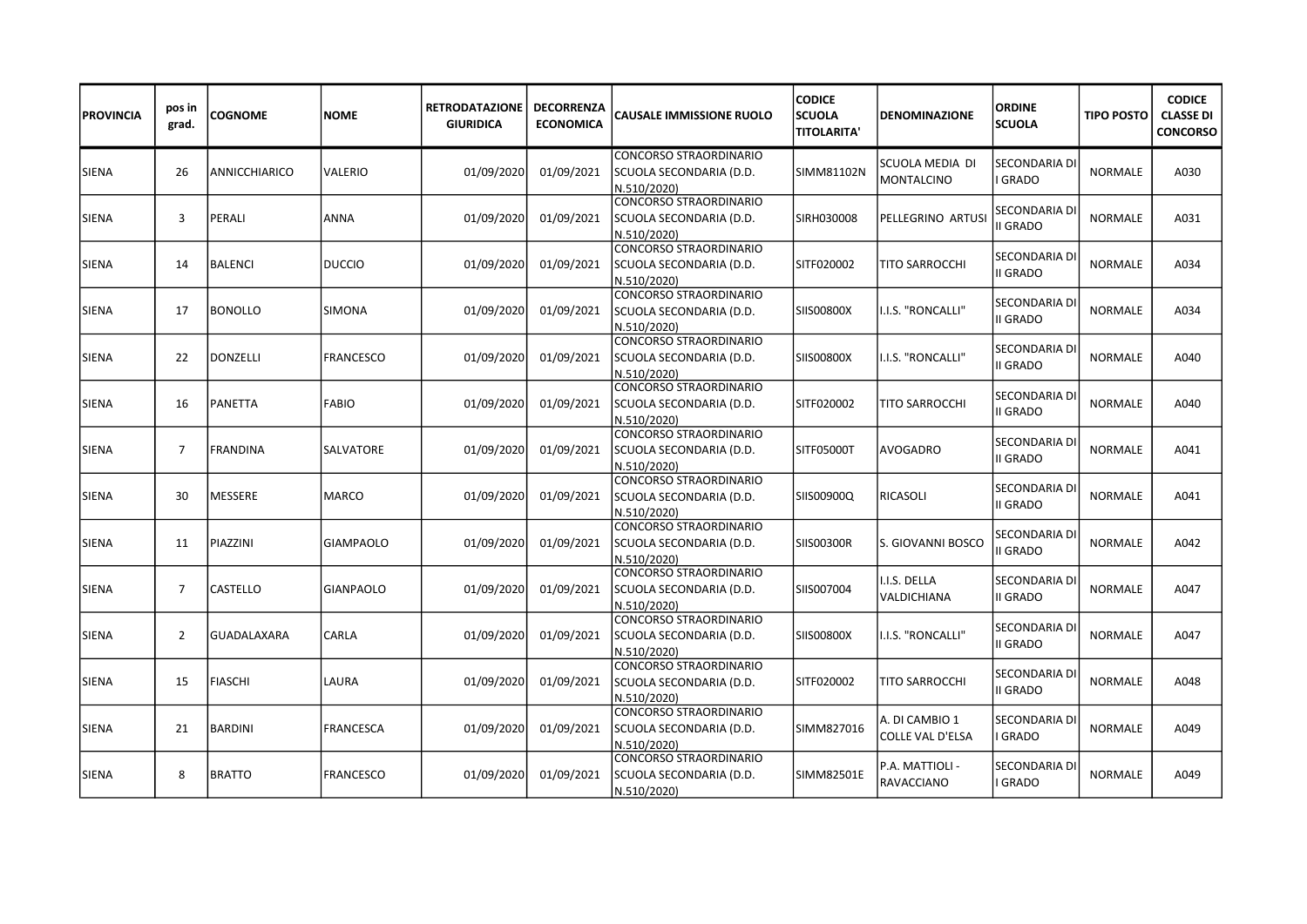| <b>IPROVINCIA</b> | pos in<br>grad. | <b>COGNOME</b>    | <b>NOME</b>      | <b>RETRODATAZIONE</b><br><b>GIURIDICA</b> | <b>DECORRENZA</b><br><b>ECONOMICA</b> | <b>CAUSALE IMMISSIONE RUOLO</b>                                         | <b>CODICE</b><br><b>SCUOLA</b><br><b>TITOLARITA'</b> | <b>DENOMINAZIONE</b>               | <b>ORDINE</b><br><b>SCUOLA</b>  | <b>TIPO POSTO</b> | <b>CODICE</b><br><b>CLASSE DI</b><br><b>CONCORSO</b> |
|-------------------|-----------------|-------------------|------------------|-------------------------------------------|---------------------------------------|-------------------------------------------------------------------------|------------------------------------------------------|------------------------------------|---------------------------------|-------------------|------------------------------------------------------|
| <b>SIENA</b>      | 14              | <b>CIONCOLONI</b> | <b>GIULIA</b>    | 01/09/2020                                | 01/09/2021                            | <b>CONCORSO STRAORDINARIO</b><br>SCUOLA SECONDARIA (D.D.<br>N.510/2020) | SIMM819017                                           | FEDERIGO TOZZI<br>CHIANCIANO T     | SECONDARIA DI<br><b>GRADO</b>   | <b>NORMALE</b>    | A049                                                 |
| <b>SIENA</b>      | 8               | <b>CONTEMORI</b>  | MATTIA           | 01/09/2020                                | 01/09/2021                            | CONCORSO STRAORDINARIO<br>SCUOLA SECONDARIA (D.D.<br>N.510/2020)        | SIIS001005                                           | A. POLIZIANO                       | SECONDARIA DI<br>II GRADO       | <b>NORMALE</b>    | A050                                                 |
| <b>SIENA</b>      | $\mathbf{1}$    | <b>FERRARA</b>    | <b>PATRIZIA</b>  | 01/09/2020                                | 01/09/2021                            | CONCORSO STRAORDINARIO<br>SCUOLA SECONDARIA (D.D.<br>N.510/2020)        | SIIS00300R                                           | S. GIOVANNI BOSCO                  | SECONDARIA DI<br>II GRADO       | <b>NORMALE</b>    | A050                                                 |
| <b>SIENA</b>      | 5               | <b>NATALE</b>     | <b>MARIARITA</b> | 01/09/2020                                | 01/09/2021                            | ICONCORSO STRAORDINARIO<br>SCUOLA SECONDARIA (D.D.<br>N.510/2020)       | SIIS00900Q                                           | RICASOLI                           | SECONDARIA D<br><b>II GRADO</b> | <b>NORMALE</b>    | A050                                                 |
| <b>SIENA</b>      | 3               | <b>BAGNULO</b>    | <b>DONATO</b>    | 01/09/2020                                | 01/09/2021                            | <b>CONCORSO STRAORDINARIO</b><br>SCUOLA SECONDARIA (D.D.<br>N.510/2020) | SIIS00900Q                                           | RICASOLI                           | SECONDARIA D<br>II GRADO        | <b>NORMALE</b>    | A051                                                 |
| <b>SIENA</b>      | 5               | <b>BATONI</b>     | VALENTINA        | 01/09/2020                                | 01/09/2021                            | CONCORSO STRAORDINARIO<br>SCUOLA SECONDARIA (D.D.<br>N.510/2020)        | SIIS00900Q                                           | RICASOLI                           | SECONDARIA D<br>II GRADO        | <b>NORMALE</b>    | A051                                                 |
| <b>SIENA</b>      | 14              | SANSIVIERO        | CARMELA          | 01/09/2020                                | 01/09/2021                            | CONCORSO STRAORDINARIO<br>SCUOLA SECONDARIA (D.D.<br>N.510/2020)        | SIMM814014                                           | MAGI ASCIANO                       | SECONDARIA DI<br><b>GRADO</b>   | <b>NORMALE</b>    | A060                                                 |
| <b>SIENA</b>      | 59              | MALVAGIA          | LORENZO          | 01/09/2020                                | 01/09/2021                            | CONCORSO STRAORDINARIO<br>SCUOLA SECONDARIA (D.D.<br>N.510/2020)        | SIIS001005                                           | A. POLIZIANO                       | SECONDARIA DI<br>II GRADO       | <b>NORMALE</b>    | AB24                                                 |
| <b>SIENA</b>      | 20              | <b>BLANDINO</b>   | <b>GIOVANNA</b>  | 01/09/2020                                | 01/09/2021                            | CONCORSO STRAORDINARIO<br>SCUOLA SECONDARIA (D.D.<br>N.510/2020)        | SIMM828034                                           | A. DI CAMBIO 2 -<br>COLLE VAL D'EL | SECONDARIA D<br><b>GRADO</b>    | <b>NORMALE</b>    | AB25                                                 |
| <b>SIENA</b>      | 22              | <b>FONDI</b>      | VALENTINA        | 01/09/2020                                | 01/09/2021                            | CONCORSO STRAORDINARIO<br> SCUOLA SECONDARIA (D.D.<br>N.510/2020)       | ISIMM81701G                                          | <b>ALBERT BRUCE SABII</b>          | SECONDARIA DI<br><b>GRADO</b>   | <b>NORMALE</b>    | AB25                                                 |
| <b>SIENA</b>      | 10              | <b>LUCHETTI</b>   | SUSANNA          | 01/09/2020                                | 01/09/2021                            | CONCORSO STRAORDINARIO<br>SCUOLA SECONDARIA (D.D.<br>N.510/2020)        | SIMM813029                                           | <b>ETTORE FABIETTI</b>             | SECONDARIA D<br><b>GRADO</b>    | <b>NORMALE</b>    | AB <sub>25</sub>                                     |
| <b>SIENA</b>      | 41              | PELLEGRINI        | CATERINA         | 01/09/2020                                | 01/09/2021                            | CONCORSO STRAORDINARIO<br>SCUOLA SECONDARIA (D.D.<br>N.510/2020)        | SIMM81501X                                           | LEONARDO DA VINCI<br>ABBADIA       | SECONDARIA DI<br>GRADO          | <b>NORMALE</b>    | AB25                                                 |
| <b>SIENA</b>      | 3               | <b>FELICI</b>     | CRISTINA         | 01/09/2020                                | 01/09/2021                            | <b>CONCORSO STRAORDINARIO</b><br>SCUOLA SECONDARIA (D.D.<br>N.510/2020) | SIMM81601Q                                           | <b>CECCO ANGIOLIERI</b>            | SECONDARIA D<br><b>GRADO</b>    | SOSTEGNO          | ADMM                                                 |
| <b>SIENA</b>      | 37              | <b>ROSSI</b>      | CLARISSA         | 01/09/2020                                | 01/09/2021                            | CONCORSO STRAORDINARIO<br>SCUOLA SECONDARIA (D.D.<br>N.510/2020)        | SIMM813029                                           | <b>ETTORE FABIETTI</b>             | SECONDARIA DI<br><b>GRADO</b>   | SOSTEGNO          | ADMM                                                 |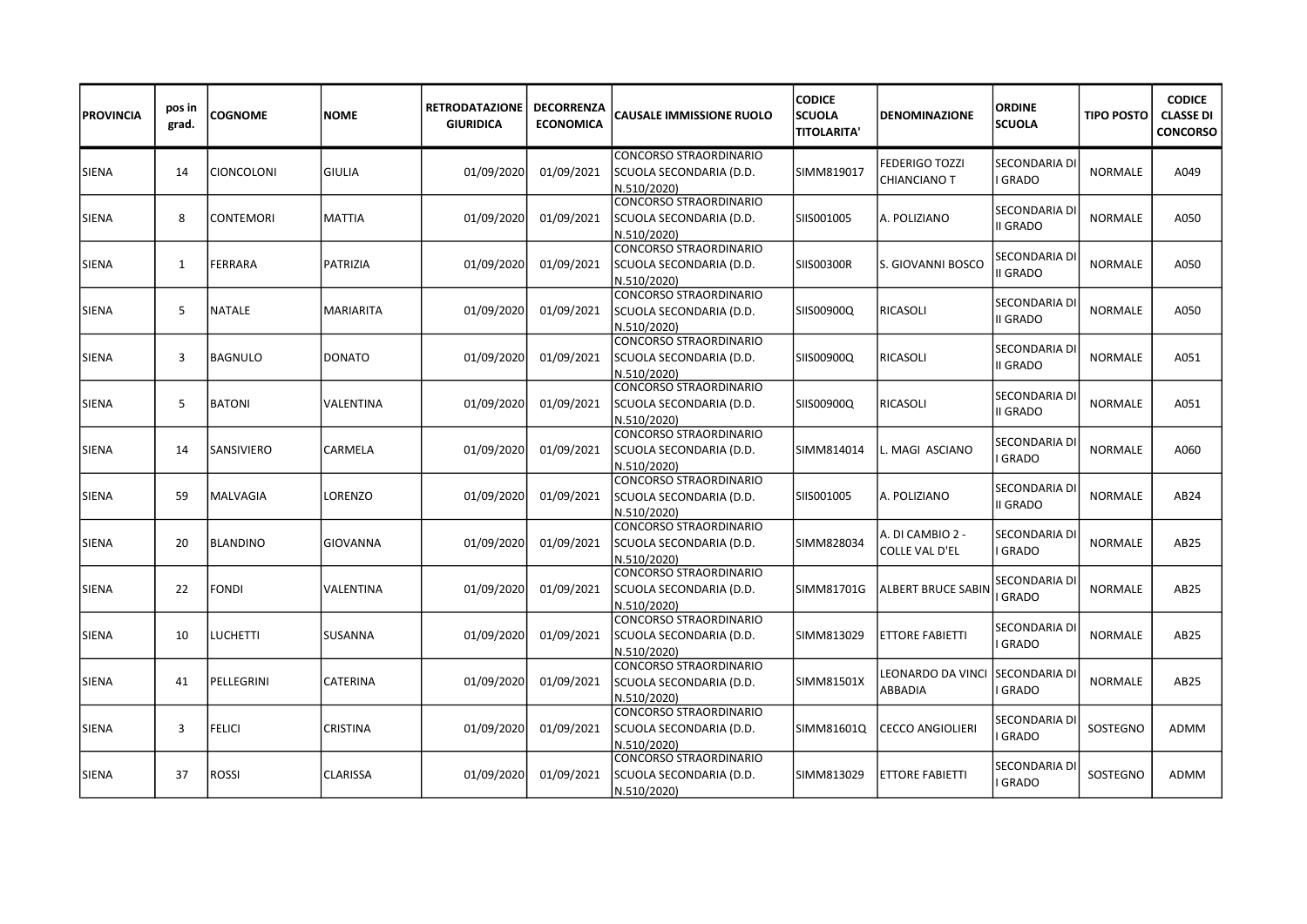| <b>PROVINCIA</b> | pos in<br>grad. | <b>COGNOME</b>   | <b>NOME</b>           | <b>RETRODATAZIONE</b><br><b>GIURIDICA</b> | <b>DECORRENZA</b><br><b>ECONOMICA</b> | <b>CAUSALE IMMISSIONE RUOLO</b>                                         | <b>CODICE</b><br><b>SCUOLA</b><br><b>TITOLARITA'</b> | <b>DENOMINAZIONE</b>         | <b>ORDINE</b><br><b>SCUOLA</b>   | <b>TIPO POSTO</b> | <b>CODICE</b><br><b>CLASSE DI</b><br><b>CONCORSO</b> |
|------------------|-----------------|------------------|-----------------------|-------------------------------------------|---------------------------------------|-------------------------------------------------------------------------|------------------------------------------------------|------------------------------|----------------------------------|-------------------|------------------------------------------------------|
| <b>SIENA</b>     | 41              | <b>VALENTI</b>   | <b>PAOLO</b>          | 01/09/2020                                | 01/09/2021                            | <b>CONCORSO STRAORDINARIO</b><br>SCUOLA SECONDARIA (D.D.<br>N.510/2020) | ISIMM82001B                                          | VIRGILIO                     | SECONDARIA DI<br><b>GRADO</b>    | SOSTEGNO          | ADMM                                                 |
| <b>SIENA</b>     | 47              | <b>BONAVITA</b>  | <b>ROBERTA</b>        | 01/09/2020                                | 01/09/2021                            | CONCORSO STRAORDINARIO<br>SCUOLA SECONDARIA (D.D.<br>N.510/2020)        | SIMM821017                                           | GIOVANNI PASCOLI             | SECONDARIA D<br><b>GRADO</b>     | SOSTEGNO          | ADMM                                                 |
| <b>SIENA</b>     | 6               | <b>MATTEI</b>    | <b>CHIARA</b>         | 01/09/2020                                | 01/09/2021                            | CONCORSO STRAORDINARIO<br>SCUOLA SECONDARIA (D.D.<br>N.510/2020)        | SIMM814014                                           | MAGI ASCIANO                 | SECONDARIA DI<br><b>GRADO</b>    | SOSTEGNO          | ADMM                                                 |
| <b>SIENA</b>     | 75              | <b>ROSI</b>      | <b>SILVIA</b>         | 01/09/2020                                | 01/09/2021                            | CONCORSO STRAORDINARIO<br>SCUOLA SECONDARIA (D.D.<br>N.510/2020)        | SIMM82301V                                           | SAN BERNARDINO<br>DA SIENA   | SECONDARIA D<br>GRADO            | SOSTEGNO          | ADMM                                                 |
| <b>SIENA</b>     | 5               | <b>RENDO</b>     | CARMELA ANNA          | 01/09/2020                                | 01/09/2021                            | CONCORSO STRAORDINARIO<br>SCUOLA SECONDARIA (D.D.<br>N.510/2020)        | SIIS00800X                                           | I.I.S. "RONCALLI"            | SECONDARIA DI<br>II GRADO        | SOSTEGNO          | ADSS                                                 |
| <b>SIENA</b>     | $\overline{7}$  | <b>FANTINI</b>   | <b>MARIAPINA LARA</b> | 01/09/2020                                | 01/09/2021                            | CONCORSO STRAORDINARIO<br>SCUOLA SECONDARIA (D.D.<br>N.510/2020)        | SIIS00400L                                           | IS "CASELLI"                 | SECONDARIA DI<br>II GRADO        | SOSTEGNO          | <b>ADSS</b>                                          |
| <b>SIENA</b>     | 69              | <b>SCATTONI</b>  | <b>MARTA</b>          | 01/09/2020                                | 01/09/2021                            | <b>CONCORSO STRAORDINARIO</b><br>SCUOLA SECONDARIA (D.D.<br>N.510/2020) | SIRH030008                                           | PELLEGRINO ARTUS             | SECONDARIA DI<br>II GRADO        | SOSTEGNO          | <b>ADSS</b>                                          |
| <b>SIENA</b>     | 15              | <b>AMICI</b>     | <b>VALERIO</b>        | 01/09/2020                                | 01/09/2021                            | CONCORSO STRAORDINARIO<br>SCUOLA SECONDARIA (D.D.<br>N.510/2020)        | SIIS00900Q                                           | RICASOLI                     | SECONDARIA DI<br><b>II GRADO</b> | SOSTEGNO          | <b>ADSS</b>                                          |
| <b>SIENA</b>     | 33              | <b>BAVETTA</b>   | LUCIA                 | 01/09/2020                                | 01/09/2021                            | CONCORSO STRAORDINARIO<br>SCUOLA SECONDARIA (D.D.<br>N.510/2020)        | SIIS002001                                           | IIS E.S.PICCOLOMINI          | SECONDARIA DI<br>I GRADO         | SOSTEGNO          | ADSS                                                 |
| <b>SIENA</b>     | $\overline{2}$  | <b>MURATORI</b>  | <b>MASSIMO</b>        | 01/09/2020                                | 01/09/2021                            | CONCORSO STRAORDINARIO<br>SCUOLA SECONDARIA (D.D.<br>N.510/2020)        | SIMM81501X                                           | LEONARDO DA VINCI<br>ABBADIA | SECONDARIA DI<br><b>GRADO</b>    | <b>NORMALE</b>    | AL56                                                 |
| <b>SIENA</b>     | 13              | <b>RONCACCI</b>  | <b>DAVID</b>          | 01/09/2020                                | 01/09/2021                            | CONCORSO STRAORDINARIO<br>SCUOLA SECONDARIA (D.D.<br>N.510/2020)        | SIIS007004                                           | .I.S. DELLA<br>VALDICHIANA   | SECONDARIA DI<br>II GRADO        | <b>NORMALE</b>    | B015                                                 |
| <b>SIENA</b>     | 1               | FRANCALACCI      | SAMUELE               | 01/09/2020                                | 01/09/2021                            | CONCORSO STRAORDINARIO<br>SCUOLA SECONDARIA (D.D.<br>N.510/2020)        | SITF020002                                           | TITO SARROCCHI               | SECONDARIA D<br>II GRADO         | <b>NORMALE</b>    | B017                                                 |
| <b>SIENA</b>     | 28              | <b>VICINANZA</b> | ALBERTO MARIA         | 01/09/2020                                | 02/09/2021                            | CONCORSO STRAORDINARIO<br>SCUOLA SECONDARIA (D.D.<br>N.510/2020)        | SIIS00400L                                           | IS "CASELLI"                 | SECONDARIA DI<br>II GRADO        | <b>NORMALE</b>    | B017                                                 |
| <b>SIENA</b>     | 4               | INGHILLERI       | <b>DAMARIS</b>        | 01/09/2020                                | 01/09/2021                            | CONCORSO STRAORDINARIO<br>SCUOLA SECONDARIA (D.D.<br>N.510/2020)        | SIIS00300R                                           | S. GIOVANNI BOSCO            | SECONDARIA DI<br>II GRADO        | <b>NORMALE</b>    | B018                                                 |